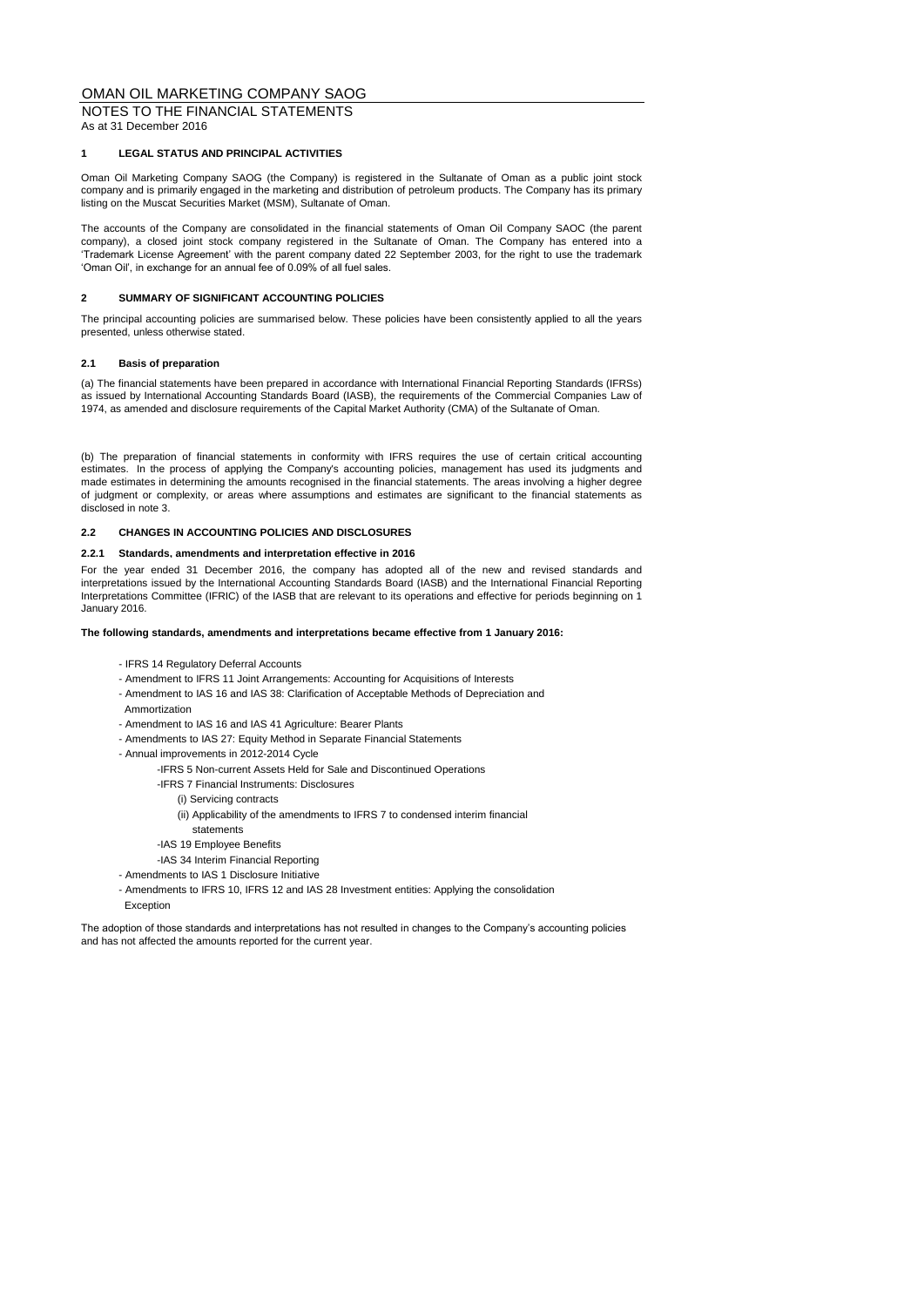## **2.2 CHANGES IN ACCOUNTING POLICIES AND DISCLOSURES (CONTINUED)**

#### **2.2.2 Standards, amendments and interpretations to existing standards that are not yet effective and have not been early adopted by the Company:**

The standards and interpretations that are issued, but not yet effective, up to the date of issuance of the Company's financial statements are disclosed below. The Company intends to adopt these standards, if applicable, when they become effective:

### - Amendments to IFRS 10 and IAS 28: Sale or Contribution of Assets between an Investor and its Associate or Joint *Venture:*

The amendments address the conflict between IFRS 10 and IAS 28 in dealing with the loss of control of a subsidiary that is sold or contributed to an associate or joint venture. The amendments clarify that the gain or loss resulting from the sale or contribution of assets that constitute a business, as defined in IFRS 3, between an investor and its associate or joint venture, is recognised in full. Any gain or loss resulting from the sale or contribution of assets that do not constitute a business, however, is recognised only to the extent of unrelated investors' interests in the associate or joint venture. The IASB has deferred the effective date of these amendments indefinitely, but an entity that early adopts the amendments must apply them prospectively.

### - IAS 7 Disclosure Initiative – Amendments to IAS 7

The amendments to IAS 7 Statement of Cash Flows are part of the IASB's Disclosure Initiative and require an entity to provide disclosures that enable users of financial statements to evaluate changes in liabilities arising from financing activities, including both changes arising from cash flows and non-cash changes. On initial application of the amendment, entities are not required to provide comparative information for preceding periods. These amendments are effective for annual periods beginning on or after 1 January 2017, with early application permitted. Application of amendments will result in additional disclosure provided by the Company.

### *- IAS 12 Recognition of Deferred Tax Assets for Unrealised Losses – Amendments to IAS 12:*

The amendments clarify that an entity needs to consider whether tax law restricts the sources of taxable profits against which it may make deductions on the reversal of that deductible temporary difference. Furthermore, the amendments provide guidance on how an entity should determine future taxable profits and explain the circumstances in which taxable profit may include the recovery of some assets for more than their carrying amount.

Entities are required to apply the amendments retrospectively. However, on initial application of the amendments, the change in the opening equity of the earliest comparative period may be recognised in opening retained earnings (or in another component of equity, as appropriate), without allocating the change between opening retained earnings and other components of equity. Entities applying this relief must disclose that fact.

These amendments are effective for annual periods beginning on or permitted. If an entity applies the amendments for an earlier period, amendments are not expected to have any impact on the Company.

 *- IFRS 2 Classification and Measurement of Share-based Payment Transactions — Amendments to IFRS 2:* The IASB issued amendments to IFRS 2 Share-based Payment that address three main areas: the effects of vesting conditions on the measurement of a cash-settled share-based payment transaction; the classification of a share-based payment transaction with net settlement features for withholding tax obligations; and accounting where a modification to the terms and conditions of a share-based payment transaction changes its classification from cash settled to equity settled.

On adoption, entities are required to apply the amendments without restating prior periods, but retrospective application is permitted if elected for all three amendments and other criteria are met. The amendments are effective for annual periods beginning on or after 1 January 2018, with early application permitted.

## **2.2 CHANGES IN ACCOUNTING POLICIES AND DISCLOSURES (CONTINUED)**

#### **2.2.2 Standards, amendments and interpretations to existing standards that are not yet effective and have not been early adopted by the Company (continued):**

#### *-IFRS 16 Leases:*

IFRS 16 was issued in January 2016 and it replaces IAS 17 Leases, IFRIC 4 Determining whether an Arrangement contains a Lease, SIC-15 Operating Leases-Incentives and SIC-27 Evaluating the Substance of Transactions Involving the Legal Form of a Lease. IFRS 16 sets out the principles for the recognition, measurement, presentation and disclosure of leases and requires lessees to account for all leases under a single on-balance sheet model similar to the accounting for finance leases under IAS 17. The standard includes two recognition exemptions for lessees – leases of 'low-value' assets (e.g., personal computers) and short-term leases (i.e., leases with a lease term of 12 months or less). At the commencement date of a lease, a lessee will recognise a liability to make lease payments (i.e., the lease liability) and an asset representing the right to use the underlying asset during the lease term (i.e., the right-of-use asset). Lessees will be required to separately recognise the interest expense on the lease liability and the depreciation expense on the right-ofuse asset.

Lessees will be also required to remeasure the lease liability upon the occurrence of certain events (e.g., a change in the lease term, a change in future lease payments resulting from a change in an index or rate used to determine those payments). The lessee will generally recognise the amount of the remeasurement of the lease liability as an adjustment to the right-of-use asset.

Lessor accounting under IFRS 16 is substantially unchanged from today's accounting under IAS 17. Lessors will continue to classify all leases using the same classification principle as in IAS 17 and distinguish between two types of leases: operating and finance leases. IFRS 16 also requires lessees and lessors to make more extensive disclosures than under IAS 17. IFRS 16 is effective for annual periods beginning on or after 1 January 2019. Early application is permitted, not before an entity applies IFRS 15. A lessee can choose to apply the standard using either a full retrospective or a modified retrospective approach. The standard's transition provisions permit certain reliefs.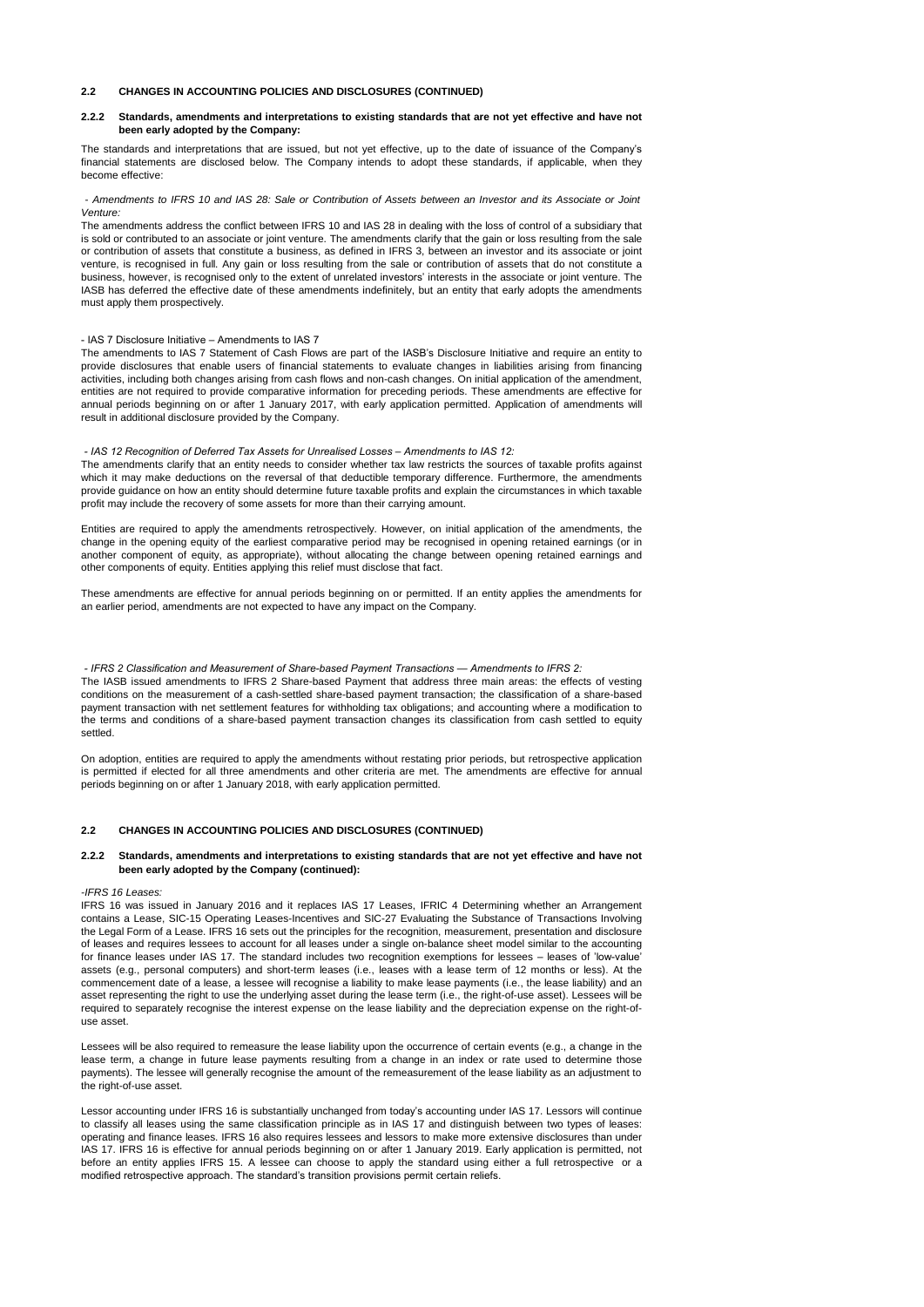### **2 SUMMARY OF SIGNIFICANT ACCOUNTING POLICIES**

### **2.3 PROPERTY, PLANT AND EQUIPMENT**

Property, plant and equipment are stated at cost less accumulated depreciation and impairment losses. Where an item of property, plant and equipment comprises major components having different useful lives, they are accounted as separate items of property, plant and equipment.

Expenditure incurred to replace a component of an item of property, plant and equipment that is accounted for separately, including major inspection and overhaul expenditure, is capitalised and amortised. Subsequent expenditure is capitalised only when it increases the future economic benefits embodied in the item of property, plant and equipment and can be measured reliably. All other expenditure is recognised in the profit or loss as an expense when incurred.

The cost of the property, plant and equipment is written down to residual value in equal instalments over the estimated useful lives of the assets. The estimated useful lives are:

|                                  | Years    |
|----------------------------------|----------|
| <b>Buildings</b>                 | 10 to 20 |
| Plant and equipment              | 5 to 25  |
| Vehicle, furniture and computers | 4 to 8   |

Capital work-in-progress are carried at cost less any recognised impairment loss and is not depreciated until it is transferred into one of the asset categories, which occurs when the asset is ready for use.

The assets' residual values and useful lives are reviewed, and adjusted if appropriate, at the end of each reporting period. Where the carrying amount of an asset is greater than its estimated recoverable amount, it is written down immediately to its recoverable amount.

Gains and losses on disposals of property, plant and equipment are determined by comparing the proceeds with the carrying amounts and are taken into account in determining operating profit.

## **2 SUMMARY OF SIGNIFICANT ACCOUNTING POLICIES (CONTINUED)**

### **2.4 INVESTMENT IN ASSOCIATES AND JOINT VENTURES**

An associate is an entity over which the Company has significant influence. Significant influence is the power to participate in the financial and operating policy decisions of the investee, but is not control or joint control over those policies.

A joint venture is a type of joint arrangement whereby the parties that have joint control of the arrangement have rights to the net assets of the joint venture. Joint control is the contractually agreed sharing of control of an arrangement, which exists only when decisions about the relevant activities require the unanimous consent of the parties sharing control. The considerations made in determining significant influence or joint control are similar to those necessary to determine control over subsidiaries.

The Company's investments in its associate and joint venture are accounted for using the equity method.

Under the equity method, the investment in an associate or a joint venture is initially recognised at cost. The carrying amount of the investment is adjusted to recognise changes in the Company's share of net assets of the associate or joint venture since the acquisition date. Goodwill relating to the associate or joint venture is included in the carrying amount of the investment and is not tested for impairment separately.

The statement of profit or loss reflects the Company's share of the results of operations of the associate or joint venture. Any change in OCI of those investees is presented as part of the Company's OCI. In addition, when there has been a change recognised directly in the equity of the associate or joint venture, the Company recognises its share of any changes, when applicable, in the statement of changes in equity. Unrealised gains and losses resulting from transactions between the Company and the associate or joint venture are eliminated to the extent of the interest in the associate or joint venture.

The aggregate of the Company's share of profit or loss of an associate and a joint venture is shown on the face of the statement of profit or loss outside operating profit and represents profit or loss after tax and non-controlling interests in the subsidiaries of the associate or joint venture.

The financial statements of the associate or joint venture are prepared for the same reporting period as the Company. When necessary, adjustments are made to bring the accounting policies in line with those of the Company.

After application of the equity method, the Company determines whether it is necessary to recognise an impairment loss on its investment in its associate or joint venture. At each reporting date, the Company determines whether there is objective evidence that the investment in the associate or joint venture is impaired. If there is such evidence, the Company calculates the amount of impairment as the difference between the recoverable amount of the associate or joint venture and its carrying value, and then recognises the loss as 'Share of profit of an associate and a joint venture' in the statement of profit or loss.

Upon loss of significant influence over the associate or joint control over the joint venture, the Company measures and recognises any retained investment at its fair value. Any difference between the carrying amount of the associate or joint venture upon loss of significant influence or joint control and the fair value of the retained investment and proceeds from disposal is recognised in profit or loss.

#### **2.5 INVENTORIES**

Inventories are stated at the lower of cost and net realisable value. Costs are those expenses incurred in bringing each product to its present location and condition, and are determined as follows:

- 
- Oil and lubricants : purchase cost on a first-in-first-out basis • Stores and spares **in the set of the set of the set of the set of the set of the set of the set of the set of the set of the set of the set of the set of the set of the set of the set of the set of the set of the set of**

Net realisable value is based on estimated selling price, less any further costs expected to be incurred to completion and disposal.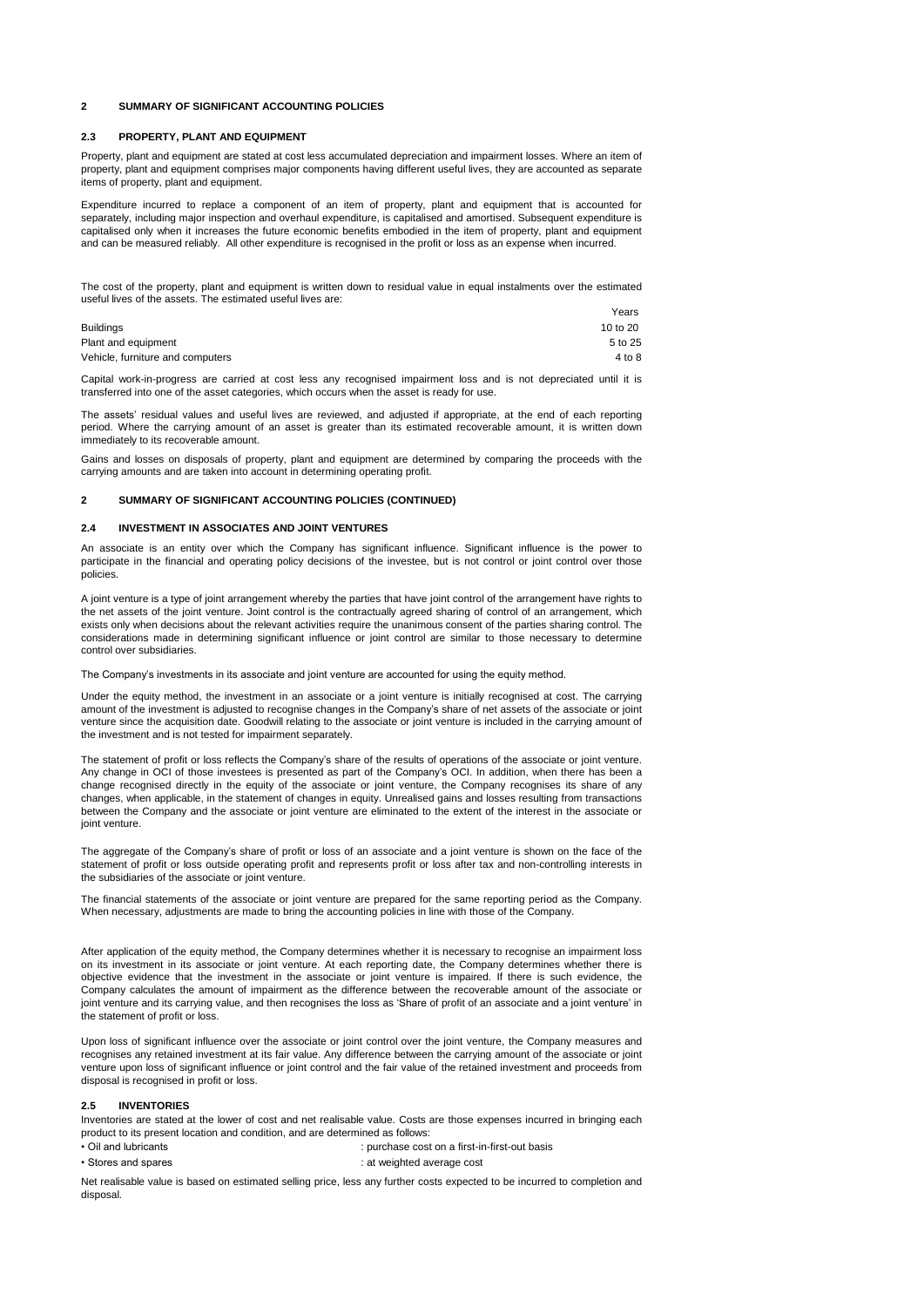## **2.6 FINANCIAL ASSETS**

The company classifies its financial assets into loans and receivables. The classification depends on the purpose for which the financial assets were acquired. Management determines the classification of its financial assets at initial recognition.

### *Loans and receivables*

Loans and receivables are non-derivative financial assets with fixed or determinable payments that are not quoted in an active market, other than: (a) those that the entity intends to sell immediately or in the short term, which are classified as held for trading, and those that the entity upon initial recognition designates as at fair value through statement of profit or loss; (b) those that the entity upon initial recognition designates as available for sale; or (c) those for which the holder may not recover substantially all of its initial investment, other than because of credit deterioration.

## **2 SUMMARY OF SIGNIFICANT ACCOUNTING POLICIES (CONTINUED)**

#### **2.7 TRADE AND OTHER RECEIVABLES**

Trade and other receivables are stated net of impairment losses. A provision for impairment of trade receivables is established if there is objective evidence that Company will not be able to collect all amounts due according to the terms of receivables. Significant financial difficulties of the debtor, probability that debtor will enter bankruptcy or financial reorganization, and default or delinquency in payments are considered indicators that the trade receivable is impaired. The amount of the provision is the difference between the asset's carrying amount and the present value of estimated future cash flows, discounted at the effective interest rate. The amount of provision is recognised in the statement of comprehensive income.

#### **2.8 CASH AND CASH EQUIVALENTS**

For the purpose of statement of cash flows, cash and cash equivalents include cash on hand and at bank with a maturity of less than three months from the date of placement, net of bank overdrafts, if any.

#### **2.9 IMPAIRMENT**

#### *Financial assets*

A financial asset is assessed at each reporting date to determine whether there is any objective evidence that it is impaired. A financial asset is considered to be impaired if objective evidence indicates that one or more events have had a negative effect on the estimated future cash flows of that asset.

An impairment loss in respect of a financial asset measured at amortised cost is calculated as the difference between its carrying amount, and the present value of estimated future cash flows discounted at the original effective interest rate.

Individually significant financial assets are tested for impairment on an individual basis. The remaining financial assets are assessed collectively in groups that share similar credit risk characteristics.

All impairment losses are recognised in the statement of comprehensive income.

An impairment loss is reversed if the reversal can be related objectively to an event occurring after the impairment loss was recognised. For financial assets measured at amortised cost, the reversal is recognised in the statement of comprehensive income.

#### *Non-financial assets*

The carrying amounts of the company's non-financial assets other than inventories are reviewed at each reporting date to determine whether there is any indication of impairment. If any such indications exist, the asset's recoverable amount is estimated.

An impairment loss is recognised if the carrying amount of an asset or cash generating unit exceeds its recoverable amount. The recoverable amount of an asset is the greater of its fair value less costs to sell and value in use. In assessing the value in use, the estimated future cash flows are discounted to their present value using a pre-tax discount rate that reflects current market assessments of the time value of money and the risks specific to the asset.

Impairment losses are recognised in the statement of comprehensive income. Impairment losses recognised in prior periods are assessed at each reporting date for any indications that the loss has decreased or no longer exists. An impairment loss is reversed (other than relating to goodwill) if there has been a change in estimates used to determine the recoverable amount. An impairment loss is reversed only to the extent that the asset's carrying amount does not exceed the carrying amount that would have been determined, net of depreciation or amortisation, if no impairment loss had been recognised.

## **2.10 BORROWINGS**

All loans and borrowings are initially recognised at cost less directly attributable transaction costs.

After initial recognition, interest-bearing loans and borrowings are subsequently measured at amortised cost using the effective interest method. Instalments due within one year at amortised cost are shown as a current liability.

Gains and losses are recognised in net profit or loss when the liabilities are derecognised as well as through the amortisation process. Interest costs are recognised as an expense when incurred except those that qualify for capitalisation.

## **2 SUMMARY OF SIGNIFICANT ACCOUNTING POLICIES (CONTINUED)**

### **2.11 PROVISIONS**

Provisions are recognised by the Company when there is a legal or constructive obligation as a result of a past event, and it is probable that an outflow of economic benefits will be required to settle the obligation. If the effect is material, provisions are determined by discounting the expected future cash flows at a rate that reflects current market assessments of the time value of money and, where appropriate, the risks specific to the liability. Provisions are measured at the present value of the expenditure expected to be required to settle the obligation using a pre-tax rate that reflects current market assessments of the time value of money and the risks specific to the obligation. The increase in the provision due to passage of time is recognised as interest expense.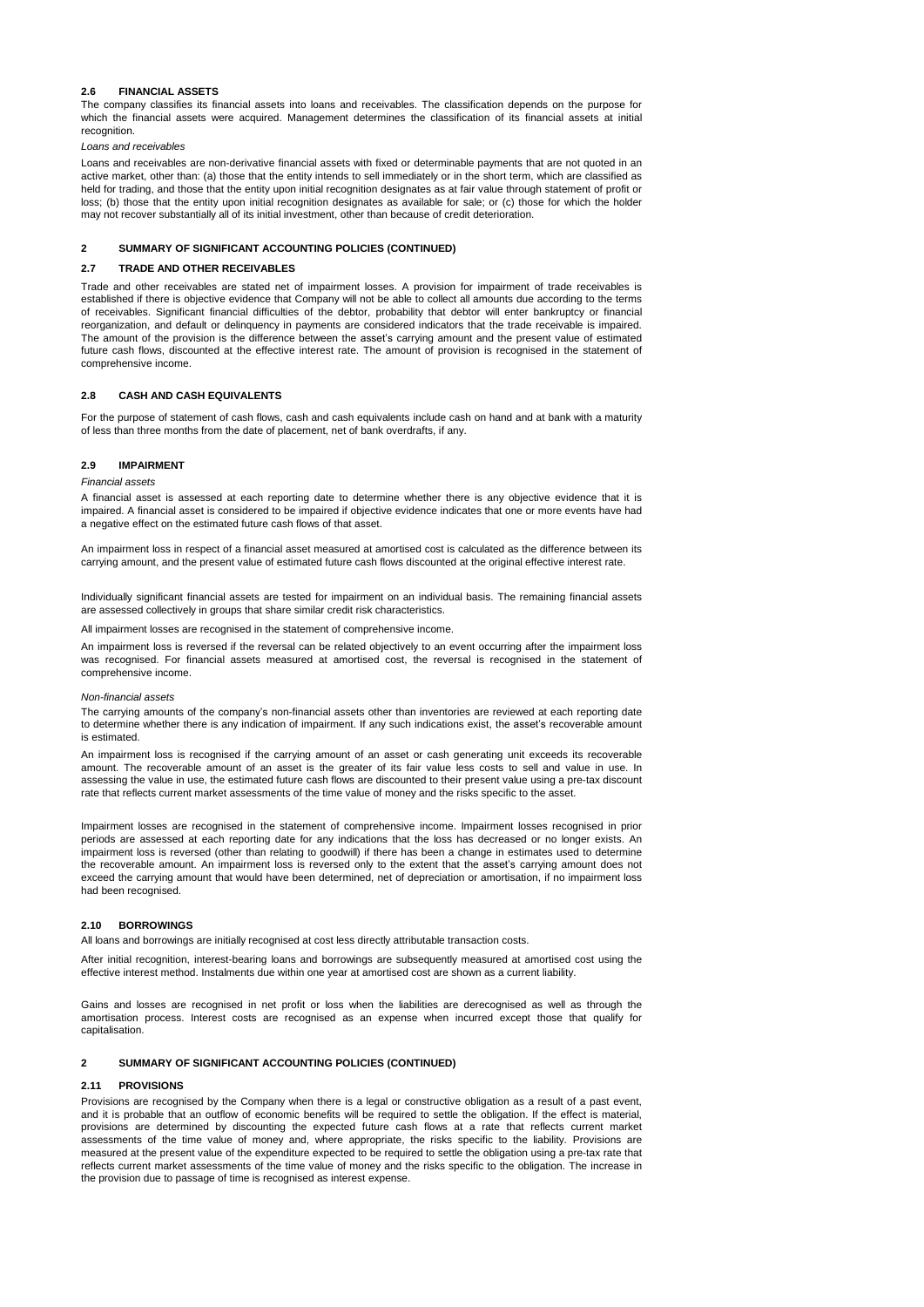## **2.12 TRADE CREDITORS AND OTHER PAYABLES**

Liabilities are recognised for amounts to be paid in the future for goods and services received, whether or not billed to the Company.

### **2.13 SHARE CAPITAL**

Ordinary shares are classified as equity. Incremental costs directly attributable to the issue of new shares are shown in equity as a deduction, net of tax, from the proceeds.

## **2.14 DIVIDEND DISTRIBUTION**

The Board of directors adopts a prudent dividend policy, which complies with regulatory requirements applicable in the Sultanate of Oman. Dividends are distributed in accordance with the Company's Memorandum of Association and are subject to the approval of shareholders. Dividend distribution to the Company's shareholders is recognised as a liability in the company's financial statements only in the period in which the dividends are approved by the Company's shareholders.

## **2.15 SEGMENT REPORTING**

An operating segment is a component of an entity that engages in business activities from which it may earn revenues and incur expenses including revenues and expenses relating to transactions with other components of the same entity, whose operating results are regularly reviewed by the entity's chief operating decision maker to make decisions about resources to be allocated to the segment and assess its performance and for which discrete financial information is available. The accounting policies of the reportable segments are the same as the Company's accounting policies described under note 2. Identification of segments and reporting are disclosed in note 17.

### **2.16 REVENUE**

Revenue from the sale of goods is measured at the fair value of the consideration received or receivable, net of returns and allowances, trade discounts and volume rebates. Revenue is recognised when the significant risks and rewards of ownership have been transferred to the buyer, recovery of the consideration is probable, the associated costs and possible return of goods can be estimated reliably, and there is no continuing management involvement with the goods. The amount of revenue is not considered to be reliably measurable until all contingencies relating to the sale have been resolved.

### **2.17 DIRECTORS' REMUNERATION**

The Directors' remuneration is governed and calculated as set out in the Commercial Companies Law of 1974 and the regulations issued by the Capital Market Authority of Oman.

## **2.18 END OF SERVICE BENEFITS**

End of service benefits are accrued in accordance with the terms of employment of the Company's employees at the reporting date, having regard to the requirements of the Oman Labour Law and its amendments. Employee entitlements to annual leave and leave passage are recognised when they accrue to employees and an accrual is made for the estimated liability arising as a result of services rendered by employees up to the reporting date. These accruals are included in current liabilities, while that relating to end of service benefits is disclosed as a non-current liability.

Contributions to a defined contribution retirement plan and occupational hazard insurance for Omani employees in accordance with the Omani Social Insurances Law of 1991, are recognised as an expense in the statement of comprehensive income as incurred.

### **2.19 FOREIGN CURRENCY**

Foreign currency transactions are translated into functional currency using the exchange rates prevailing at the transaction date. Foreign exchange gains and losses resulting from the settlement of such transactions and from the translation at reporting date exchange rates of monetary assets and liabilities denominated in foreign currencies are recognised in the statement of comprehensive income.

## **2 SUMMARY OF SIGNIFICANT ACCOUNTING POLICIES (CONTINUED)**

## **2.20 BORROWING COSTS**

Borrowing costs directly attributable to the acquisition, construction or production of an asset that necessarily takes a substantial period of time to get ready for its intended use or sale are capitalised as part of the cost of the asset. All other borrowing costs are expensed in the period in which they occur. Borrowing costs consist of interest and other costs that an entity incurs in connection with the borrowing of funds.

Finance income comprises interest received or receivable on funds invested. Finance income is recognised in the statement of comprehensive income using the effective interest rate method.

#### **2.21 LEASES**

Leases in which a significant portion of the risks and rewards of ownership are retained by the lessor are classified as operating leases. Payments made under operating leases are recognised in the statement of comprehensive income on a straight line basis over the term of the lease. Lease incentives received are recognised as an integral part of the total lease expense, over the term of the lease.

## **2.22 INCOME TAX**

*Current tax*

Income tax comprises current and deferred tax. Income tax expense is recognised in the statement of comprehensive income except to the extent that it relates to items recognised directly in equity, in which case it is recognised in equity.

Current tax is the expected tax payable on the taxable income for the year, using tax rates enacted or substantially enacted at the reporting date, and any adjustment to tax payable in respect of previous years.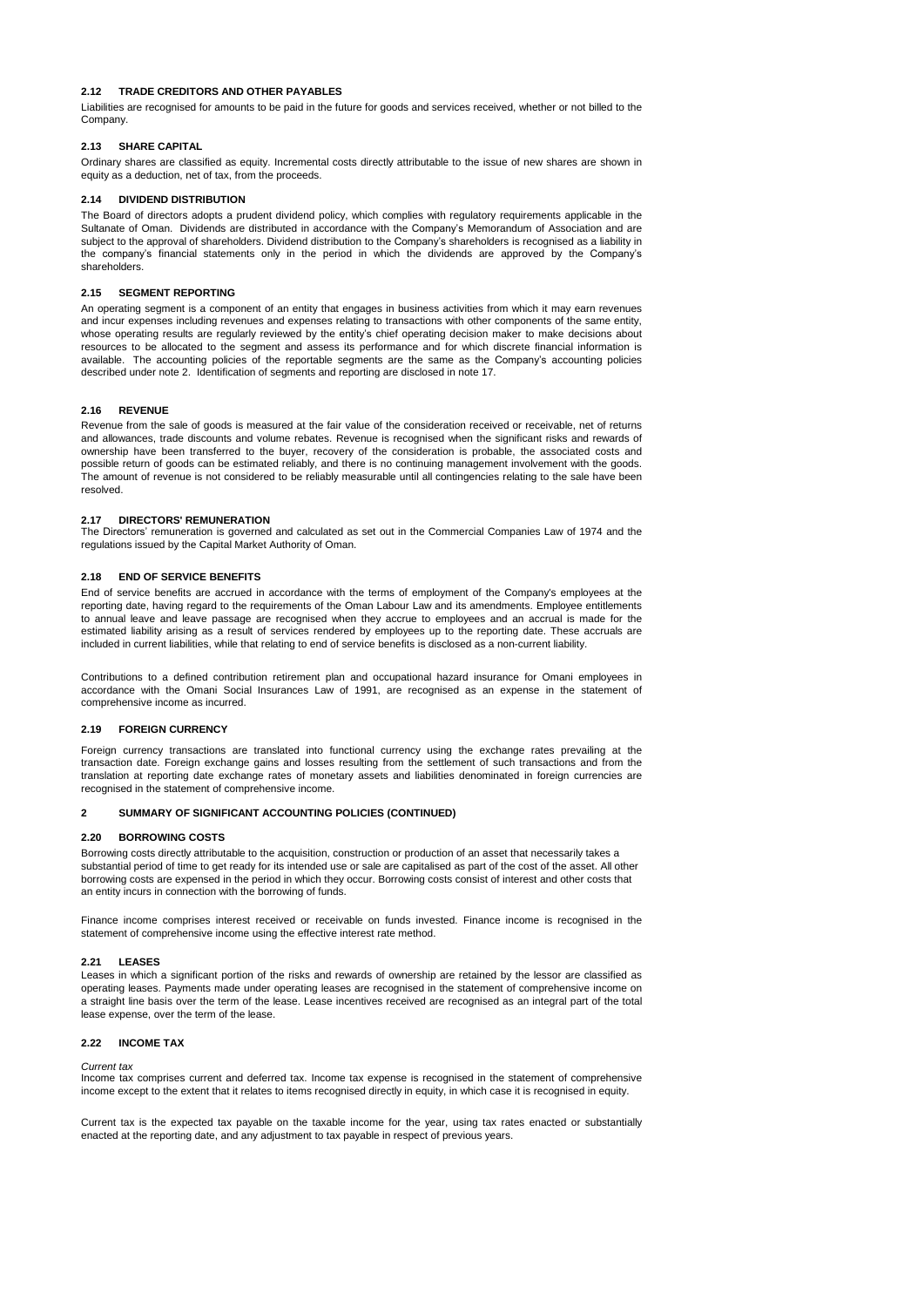## *Deferred tax*

Deferred tax is calculated using the liability method, providing for temporary differences between the carrying amounts of assets and liabilities for financial reporting purposes and the amounts used for taxation purposes. Deferred tax is measured at the tax rates that are expected to be applied to the temporary difference when they reverse, based on the laws that have been enacted or substantially enacted at the reporting date

A deferred tax asset is recognised only to the extent that it is probable that future taxable profits will be available against which the temporary differences can be utilised. Deferred tax assets are reviewed at each reporting date and are reduced to the extent that it is no longer probable that the related tax benefit will be realised.

Deferred tax assets and liabilities are offset as there is a legally enforceable right to offset these in Oman.

### **2.23 EARNINGS PER SHARE**

Basic earnings per share is calculated by dividing profit or loss attributable to ordinary equity holders of the company by the weighted average number of ordinary shares outstanding during the year. Diluted earnings per share is calculated by adjusting the basic earnings per share for the effects of all dilutive potential ordinary shares. The company does not have any potentially dilutive shares at the reporting date.

## **2.24 CURRENT VERSUS NON-CURRENT CLASSIFICATION**

The Group presents assets and liabilities in the statement of financial position based on current/non-current classification. An asset is current when it is:

• Expected to be realised or intended to be sold or consumed in the normal operating cycle

- Held primarily for the purpose of trading
- Expected to be realised within twelve months after the reporting period
- Or

• Cash or cash equivalent unless restricted from being exchanged or used to settle a liability for at least twelve months after the reporting period

All other assets are classified as non-current.

- A liability is current when:
- It is expected to be settled in the normal operating cycle
- It is held primarily for the purpose of trading
- It is due to be settled within twelve months after the reporting period
- Or

• There is no unconditional right to defer the settlement of the liability for at least twelve months after the reporting period

The Group classifies all other liabilities as non-current.

Deferred tax assets and liabilities are classified as non-current assets and liabilities.

## **3 CRITICAL ACCOUNTING ESTIMATES AND JUDGEMENTS**

The preparation of financial statements in conformity with IFRS, requires the use of certain critical accounting estimates. It also requires management to exercise its judgement in the process of applying the company's accounting policies. The company makes estimates and assumptions concerning the future. The resulting accounting estimates will, by definition, seldom equal the related actual results.

Estimates and judgements are continually evaluated and are based on historical experience and other factors, including expectations of future events that are believed to be reasonable under the circumstances. The areas requiring a higher degree of judgement or complexity, or areas where assumptions and estimates are significant to the financial statements are set out below.

#### **3.1 Depreciation**

Depreciation is charged so as to allocate the cost of assets over their estimated useful lives. The calculation of useful lives is based on Management's assessment of various factors such as the operating cycles, the maintenance programs, and normal wear and tear using its best estimates.

### **3.2 Allowance for doubtful debts**

An estimate of the collectible amount of trade receivables is made when collection of the full amount is no longer probable. For individually significant amounts, this estimation is performed on an individual basis. Amounts which are not individually significant, but which are past due, are assessed collectively and a provision applied according to the length of time past due, based on historical recovery rates.

At the reporting date, gross trade receivables were RO 42,838,523 (2015 - RO 29,563,717) and the provision for doubtful debts was RO 1,407,984 (2015 - RO 762,368). Any difference between the amounts actually collected in future periods and the amounts expected will be recognised in the statement of comprehensive income.

### **3.3 Allowance for slow moving and obsolete inventory**

Allowance for slow moving and obsolete inventory is based on the Management's assessment of various factors such as the usability, product life cycles, and normal wear and tear using its best estimates.

## **3.4 Environmental provision**

Environmental provision is made for environmental remediation costs based on environmental contamination assessments made on delivery and storage sites.

#### **3.5 Provision for site restoration and abandonment cost**

Provision for site restoration and abandonment cost is based on the Management assessment of various factors such as average cost per filling station for restoration and abandonment, estimated life of filling station and discount rate to be used for discounting the expected cash flows over the estimated life of the filling stations.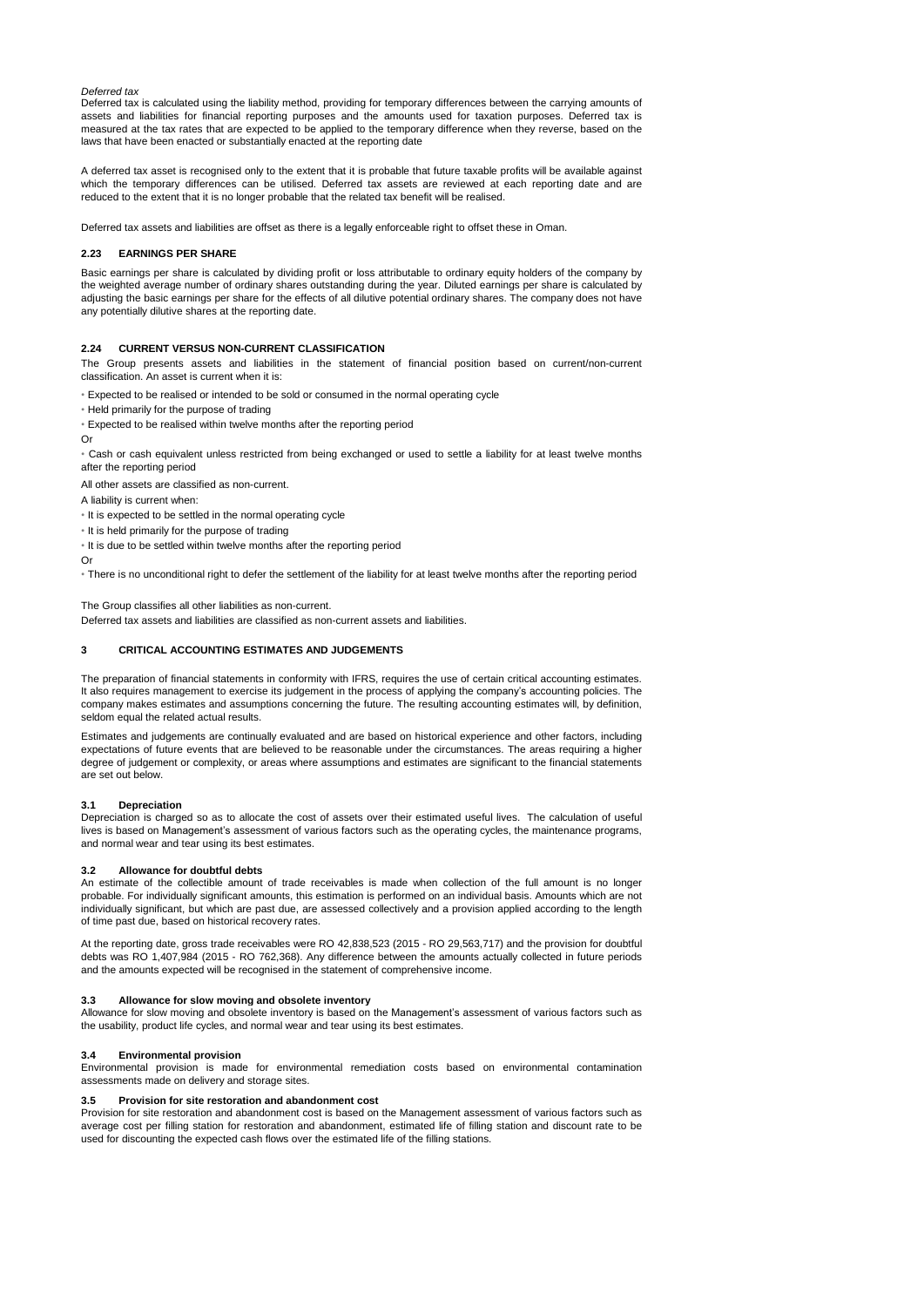## **3.6 Provisions for other costs**

Included in the accrued expenses of the Company are accruals for costs which are currently under discussion with the relevant ministries, customers and a supplier in the Sultanate of Oman. These accruals are based upon the amounts due to be paid to the supplier as per the pricing mechanism communicated by the relevant ministry.

## **3.7 Investment in an associate**

Management has assessed the level of influence that the Company has on Muscat Gases Company SAOG and determined that it has significant influence, because of the board representation and contractual terms even though the shareholding is below 20%. Accordingly, this investment has been classified as an associate.

## **3.8 Joint arrangement**

The Company holds 50% of the voting rights of its joint arrangement. The company has joint control over this arrangement as under the contractual agreements, unanimous consent is required from all parties to the agreements for all relevant activities.

The Company's joint arrangement is structured as a limited liability company and provides the company and the parties to the agreements with rights to the net assets of the limited company under the arrangements. Therefore, this arrangement is classified as a joint venture.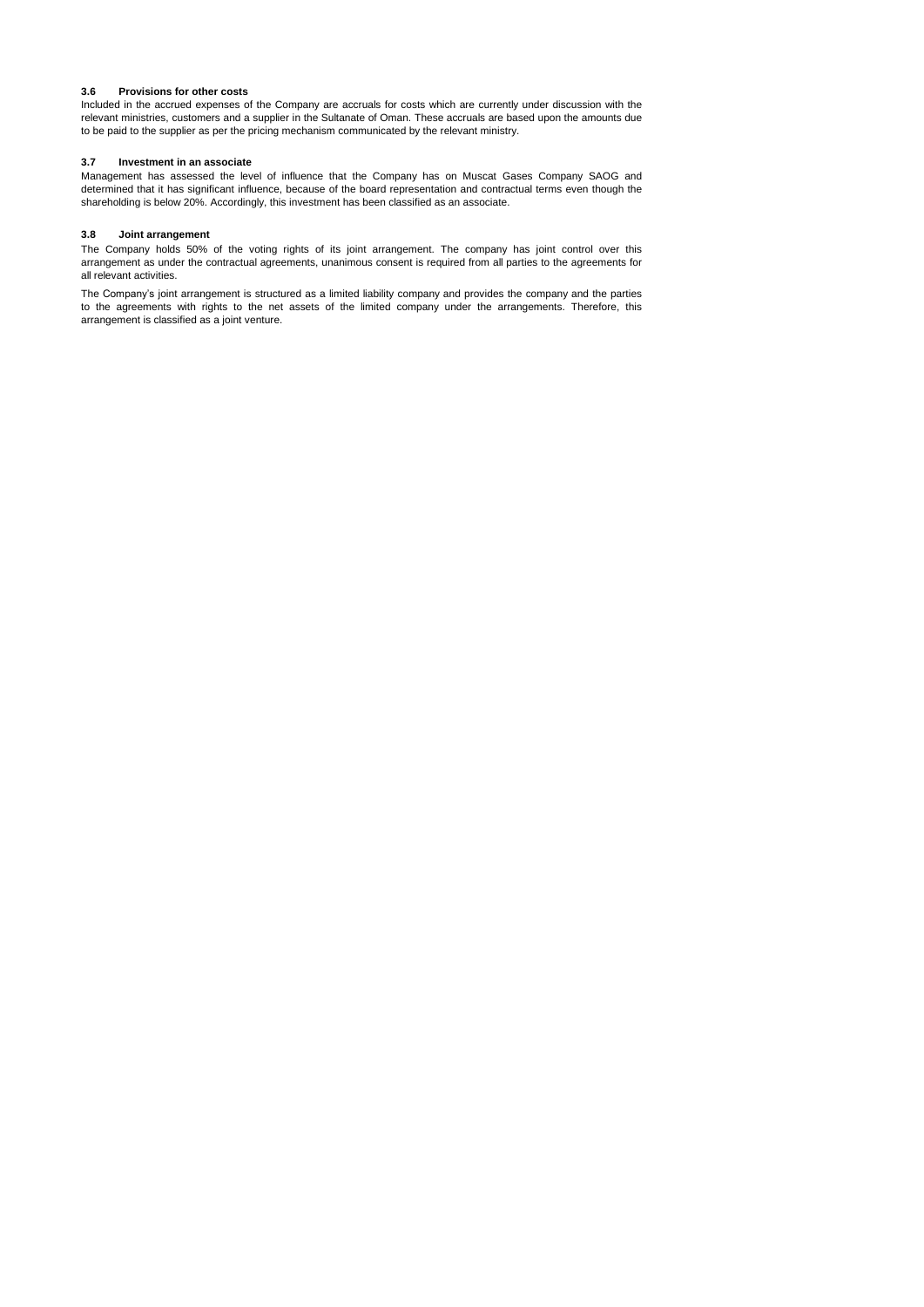# **Notes to the unaudited financial statements**

(*Forming part of the financial statements)*

# **4)Property, Plant and Equipment**



|                                   | <b>Land and buildings</b> | <b>Plant equipment</b><br>and vehicles | <b>Assets under</b><br>construction | <b>Total</b> |
|-----------------------------------|---------------------------|----------------------------------------|-------------------------------------|--------------|
| Cost                              |                           |                                        |                                     |              |
| At 1 January 2016                 | 20,613,145                | 39,556,199                             | 5,384,971                           | 65,554,315   |
| Additions                         |                           |                                        | 3,458,501                           | 3,458,501    |
| Transfers                         |                           | (4,330)                                | 4,330                               |              |
| Disposals                         | (7,257)                   | (111, 455)                             |                                     | (118, 712)   |
| As at 31 March 2016               | 20,605,888                | 39,440,414                             | 8,847,802                           | 68,894,104   |
| At 1 January 2017                 | 23,004,576                | 42,569,171                             | 7,065,888                           | 72,639,635   |
| Additions                         |                           |                                        | 1,500,657                           | 1,500,657    |
| <b>Transfers</b>                  |                           |                                        |                                     |              |
| Disposals                         |                           | (114, 115)                             |                                     | (114, 115)   |
| As at 31 March 2017               | 23,004,576                | 42,455,056                             | 8,566,545                           | 74,026,177   |
| <b>Depreciation</b>               |                           |                                        |                                     |              |
| At 1 January 2016                 | 4,989,986                 | 24,725,289                             |                                     | 29,715,275   |
| Charge for the period             | 301,174                   | 834,820                                |                                     | 1,135,994    |
| Derecognition of Site restoration |                           |                                        |                                     |              |
| Disposals                         | (4,301)                   | (97,040)                               |                                     | (101, 341)   |
| As at 31 March 2016               | 5,286,859                 | 25,463,069                             |                                     | 30,749,928   |
| At 1 January 2017                 | 5,949,825                 | 26,942,410                             |                                     | 32,892,995   |
| Charge for the period             | 250,819                   | 805,682                                |                                     | 1,056,501    |
| Disposals                         |                           | (134, 334)                             |                                     | (134, 334)   |
| Derecognision of Site Restoration |                           |                                        |                                     |              |
| As at 31 March 2017               | 6,200,644                 | 27,613,758                             |                                     | 33,815,162   |
| <b>Carrying amount</b>            |                           |                                        |                                     |              |
| As at 31 March 2016               | 15,319,029                | 13,977,345                             | 8,847,802                           | 38,144,176   |
| As at 31 March 2017               | 16,803,932                | 14,841,298                             | 8,566,545                           | 40,211,015   |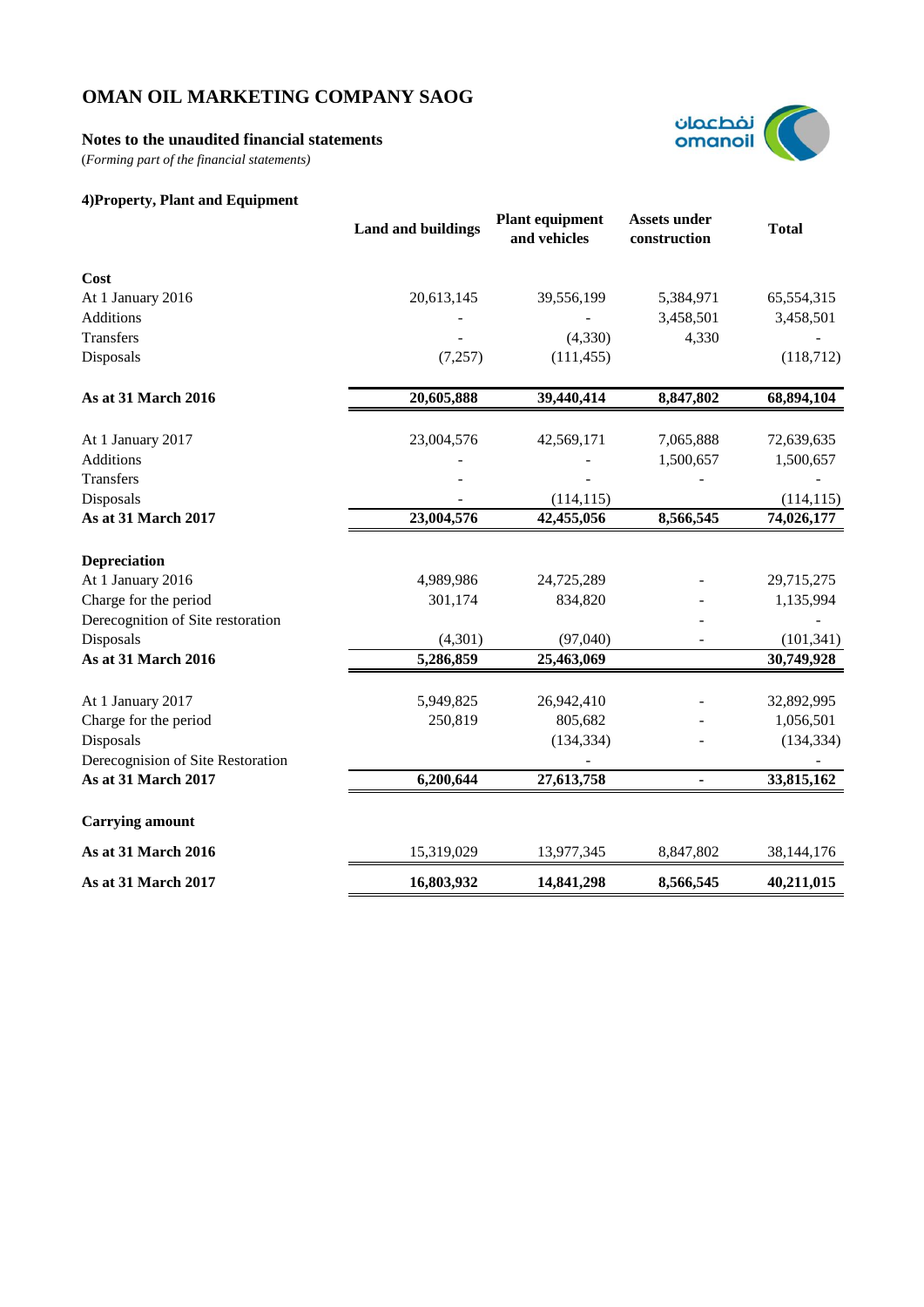**Notes to the unaudited financial statements**

(*Forming part of the financial statements)*



## **5) Investment in Joint Venture**

Investment in Joint Venture represents the Company's participation in 50% of the equity interest of Omanoil Matrix Marine Services LLC ("the Joint Venture"), a Company incorporated in Oman on 28 April 2010. The other shareholder of the Joint Venture is Matrix Marine Holding GmbH, a company incorporated in Germany. The objective of the Joint Venture is to sell oil and their by products and supply fuel at the Port of Sohar.

Currently the company has suspended its operation with its joint venture Partner and The Board resolved to liquidate the Investment in M/S OMANOIL MATRIX MARINE SERVICES LLC ('MXO') and authorise the representatives of Oman Oil Marketing Company SAOG, in the board of MXO to complete the liquidation process

Summarised financial information of the Joint Venture at the end of the reporting period is as follows:

|                                                         | 31-Mar-17<br>RO | 31-Mar-16<br>RO |
|---------------------------------------------------------|-----------------|-----------------|
| Net assets                                              | 139,170         | (425, 328)      |
| Company's share in Net assets of the Joint Venture      | 69,585          | (212, 664)      |
| Less: Transferred to Other Payable **                   |                 | 212,664         |
| Net carrying value of Investment.                       | 69.585          |                 |
|                                                         | 69.585          |                 |
| (Loss)/Profit from Joint venture for the period         |                 | (492,000)       |
| Company's share of (Loss)/Profit from the Joint Venture |                 | (246,000)       |

## **6) Investment in Associate**

## **Investment in Kingdom of Saudi Arabia ("KSA")**

The Company was awarded with a retail stations operating license by the Ministry of Municipal & Rural Affairs ("MOMRA") in the Kingdom of Saudi Arabia ("KSA") back in October 2015 (Hijri 24/12/1436) and accordingly a separate company; Oman Oil Marketing Company LLC was formed in KSA with a share capital of SAR 10 Million (Equivalents to RO 1,032K) on 15-January 2017 (Hijri 17-04- 1438).

#### **Muscat Gas SAOG**

This represents a 9.18% non controlling interest in Muscat Gases Company SAOG ("MG"), an Omani Joint Stock Company incorporated in the Sultanate of Oman on 13 November 1989 under a trade license issued by the Ministry of Commerce & Industry which is engaged in manufacturing and selling of various types of industrial and cooking gases.

The proposed cash dividend of 40% was approved by the shareholders at the AGM for 2013, held on 27th March 2014. OOMCO share of dividend received has been recognised.

A representative from OOMCO management has been appointed to the Board of MG with effect from 9th Feb 2013, which deemed to have given the power to participate in the financial and operating policy decisions of MG. Further, the Company intends to hold this investment for an indefinite period of time. The above qualifies MG investment to be an Associate.

Summarised financial information of the Investment in Associate at the end of the reporting period is as follows:

|                                                | 31-Mar-17   | 31-Mar-16   |
|------------------------------------------------|-------------|-------------|
|                                                | RO          | RO          |
| Total assets                                   | 10,602,929  | 10,977,861  |
| <b>Total liabilities</b>                       | (2,362,732) | (1,886,493) |
| Net assets                                     | 8,240,197   | 9,091,368   |
| Company's share in Net assets of the Associate | 756,203     | 834,315     |
| Company's Carrying Value of Investment         | 2,446,179   | 2,463,773   |
| Share of profit from Associate                 | 18,463      | 25,621      |
| Dividend Received                              |             |             |
| Impairment on Investment                       | (760, 731)  |             |
| Carrying value of Investment in Associate      | 1,703,911   | 2,489,394   |
| Income                                         | 2,328,232   | 2,383,226   |
| Expense                                        | (2,127,110) | (2,104,136) |
| Profit of Associate for the period             | 201,122     | 279,091     |
| Company's share in profit of the Associate     | 18,463      | 25,621      |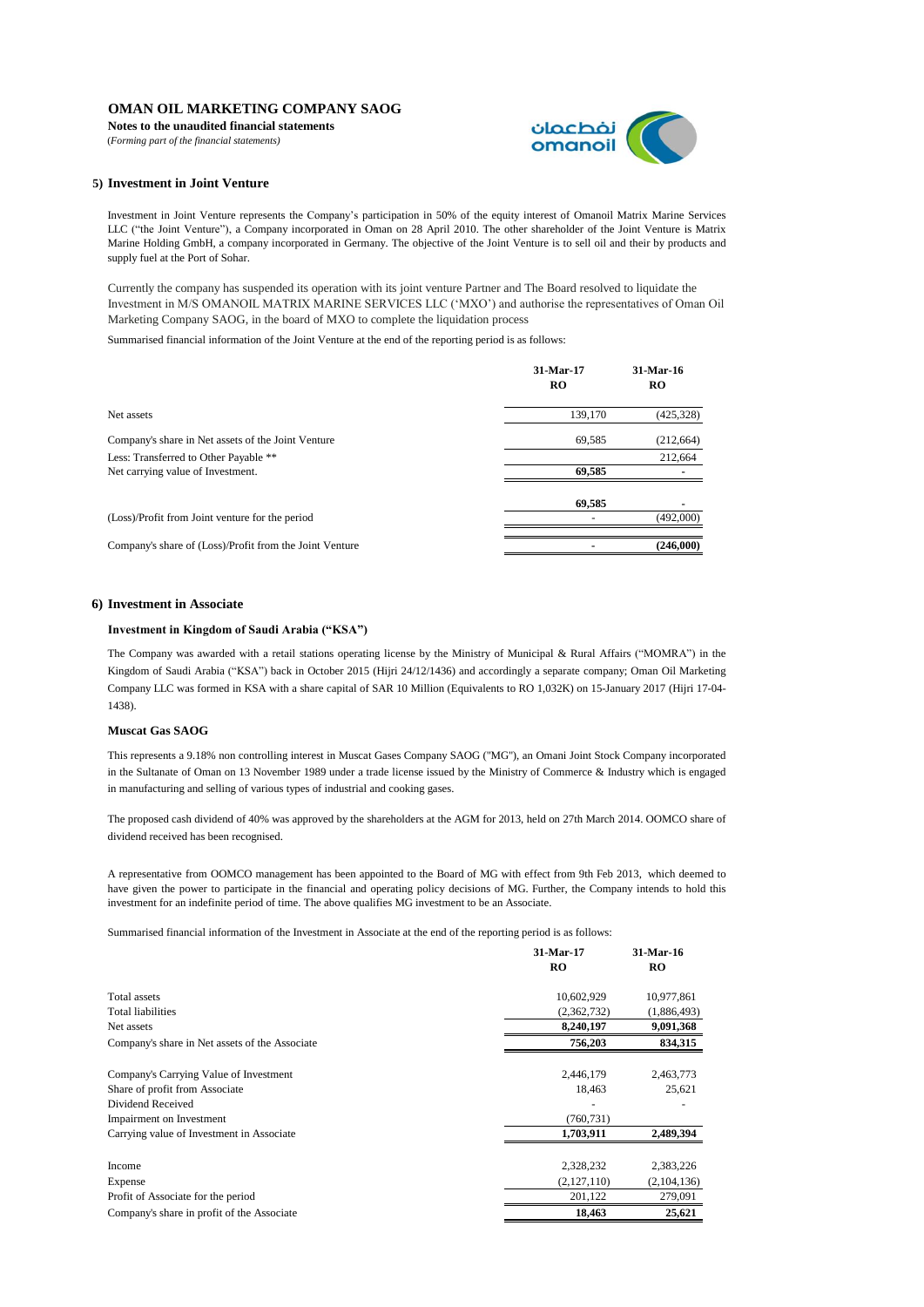**Notes to the unaudited financial statements** (*Forming part of the financial statements)*



## **6) Investment in Associate -Continue**

## **Lubchem International Industry LLC**

This represents a 40% non controlling interest in Lubchem International Industry LLC "LII". The Company is incorporated in the Emarat of Ras Al Khaima - UAE on 19th November 2009 under a trade license issued by RAK Investment Authority (RAKIA) – Government of Ras-Al-Khaimah, which is engaged in lubricant and grease manufacturing and chemical blending.

Two representative from OOMCO management have been appointed to the Board of "LII", which deemed to have given the power to participate in the financial and operating policy decisions of "LII". Further, the Company intends to hold this investment for an indefinite period of time and above qualifies "LII" investment to be recognised as an Associate.

|                                                          | 31-Mar-17<br><b>RO</b> | $31-Mar-16$<br><b>RO</b> |
|----------------------------------------------------------|------------------------|--------------------------|
| Company's Cost of Investment                             | 623.736                | 615,720                  |
| Shareholder Loans reclassified (Pending Share Allotment) |                        |                          |
| Share of loss from Associate                             |                        | (2,130)                  |
| Carrying value of Investment in Associate                | 623.736                | 613,590                  |
| Income/(Loss) from the Associate for the period          |                        | (5,327)                  |
| Company's share in loss of the Associate                 |                        | (2,130)                  |

# **7) Inventories**

|                                                        | 31-Mar-17 | 31-Mar-16 |
|--------------------------------------------------------|-----------|-----------|
|                                                        | RO        | RO        |
| Oil and lubricants                                     | 6,070,336 | 5,448,176 |
| Stores and spares                                      | 7.498     | 7.498     |
| Less: allowance for slow moving and obsolete inventory | (85,000)  | (136,000) |
|                                                        | 5.992.834 | 5.319.674 |

## **8) Trade and other receivables**

|                                            | 31-Mar-17    | $31-Mar-16$ |
|--------------------------------------------|--------------|-------------|
| Trade receivables                          | 48,696,441   | 35,140,681  |
| Less: allowance for impaired debts         | (1,492,120)  | (904, 658)  |
|                                            | 47, 204, 321 | 34,236,023  |
| Amounts due from related parties (Note-18) | 2,898,467    | 3,269,521   |
| Other receivables                          | 1,050,863    | 1,648,934   |
| Prepaid expenses                           | 1,541,173    | 1,942,133   |
|                                            | 52,694,824   | 41,096,611  |

## **9) Cash and cash equivalents**

|                                                              | 31-Mar-17<br>RO | 31-Mar-16<br>RO |
|--------------------------------------------------------------|-----------------|-----------------|
| Cash in hand                                                 | 34,666          | 77,550          |
| Cash at bank                                                 | 38,120,838      | 37,901,188      |
|                                                              | 38,155,504      | 37,978,738      |
| Less: Deposits classified under non current assets           |                 | (7,000,000)     |
| Net cash and cash equivalents for the statement of cash flow | 38,155,504      | 30,978,738      |
|                                                              |                 |                 |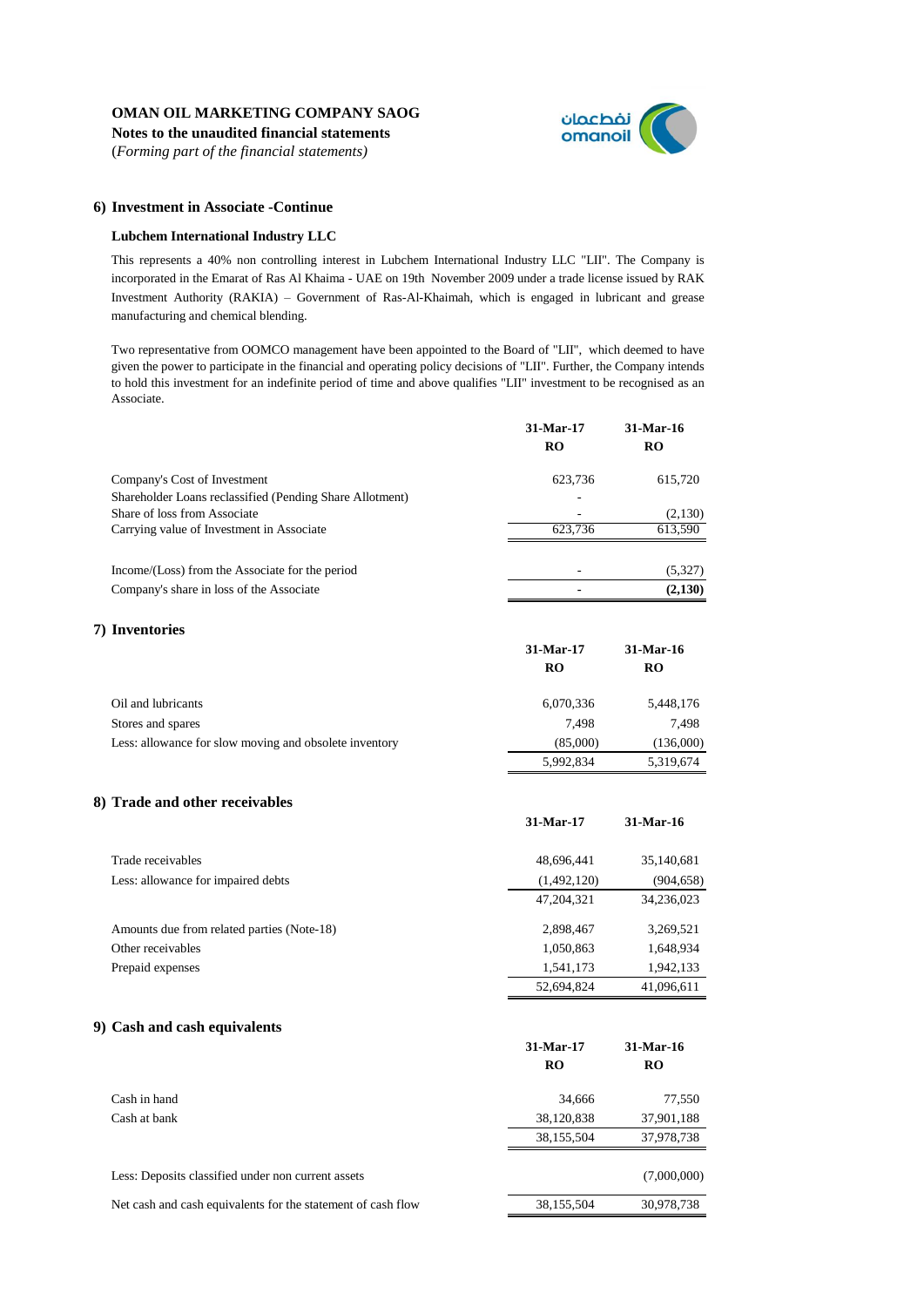**Notes to the unaudited financial statements**

(*Forming part of the financial statements)*



| 10) Share capital                          |             | Number of shares |
|--------------------------------------------|-------------|------------------|
|                                            | $31-Mar-17$ | $31-Mar-16$      |
| 3,225,000 Multi-vote shares of RO 0.1 each | 3.225,000   | 3.225,000        |
| 61,275,000 Ordinary shares of RO 0.1 each  | 61,275,000  | 61.275,000       |
|                                            | 64,500,000  | 64,500,000       |

Share of the company who own 10% or more of the company's shares, whether in their name or through a nominee account, are as follows;

| Oman Oil Company SAOC – Multi-vote shares     | 3.225,000  | 3,225,000  |
|-----------------------------------------------|------------|------------|
| $-$ Ordinary shares                           | 28.380.000 | 28,380,000 |
| Civil Services Pension Fund – Ordinary shares | 8.352.027  | 8.352.027  |
|                                               | 39.957.027 | 39.957.027 |

# **11) Legal reserve**

As required by the Commercial Companies Law of the Sultanate of Oman, 10% of the profit of each year is transferred to a legal reserve until the reserve reaches a minimum one-third of the issued share capital. The Company has resolved to discontinue any further transfers to this reserve, as the reserve equals one-third of the issued share capital. This reserve is not available for distribution.

# **12) Employees' end of service benefits**

| Movement in the liability is as follows:          | $31-Mar-17$<br><b>RO</b> | 31-Mar-16<br>RO |
|---------------------------------------------------|--------------------------|-----------------|
| Balance at 1 January<br>Accrued during the period | 358,042                  | 260,379         |
| End of service benefits paid                      | (30, 807)                | (36, 407)       |
| Balance as at 31 March                            | 327,235                  | 223.972         |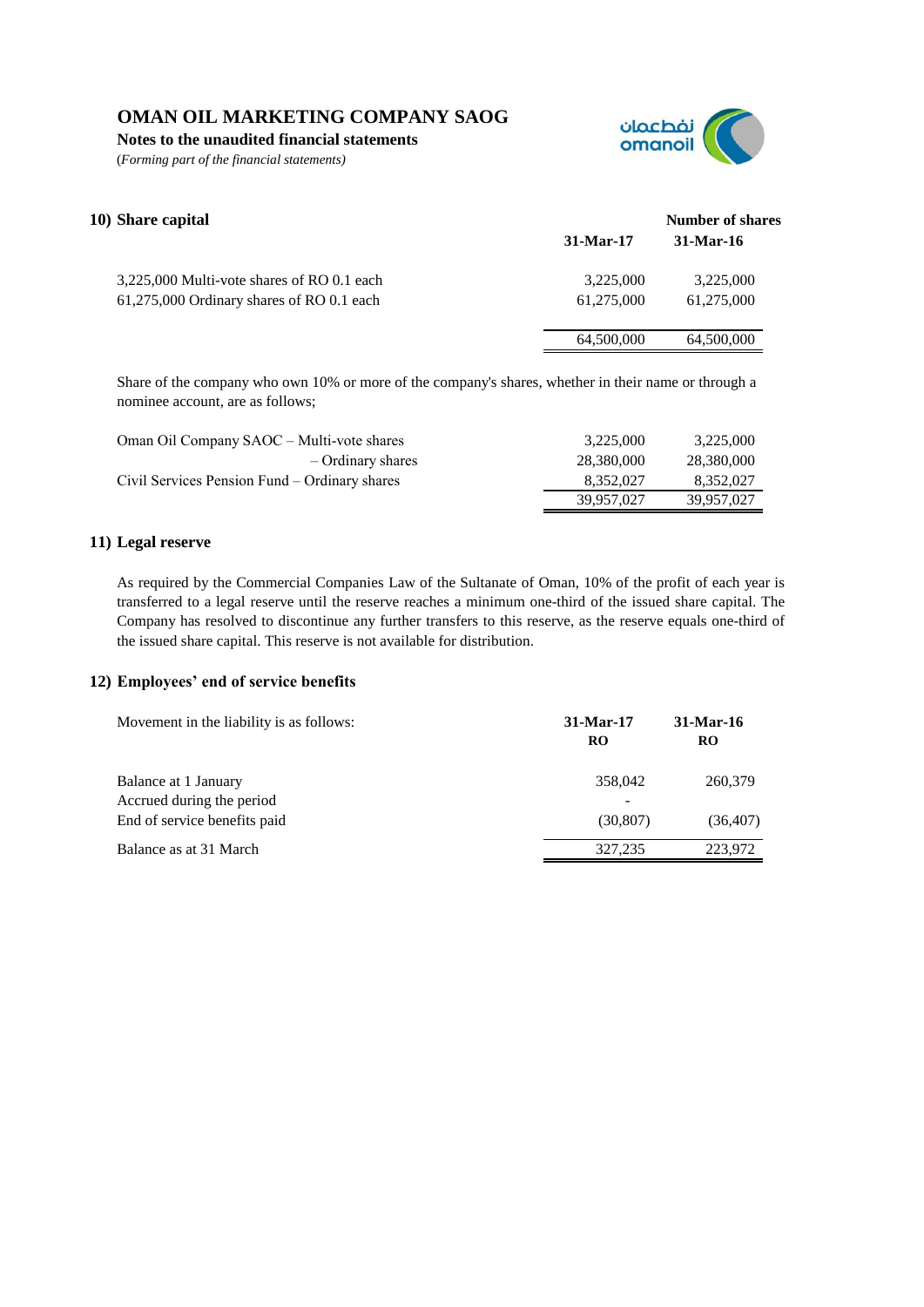**Notes to the unaudited financial statements**

(*Forming part of the financial statements)*



# **13) Trade and other payables**

|                                   | 31-Mar-17  | 31-Mar-16  |
|-----------------------------------|------------|------------|
|                                   | RO         | RO         |
| Trade payables                    | 2.074.563  | 2,443,116  |
| Due to related parties (Note-18)  | 38,243,814 | 28,528,277 |
| Accrued expenses & others         | 10,467,644 | 7,657,190  |
| Directors' remuneration provision | 44,100     | 44,100     |
|                                   | 50,830,121 | 38,672,683 |

# **14) Bank borrowings**

|                        | 31-Mar-17<br>$_{\rm RO}$ | 31-Mar-16<br><b>RO</b> |
|------------------------|--------------------------|------------------------|
| Short Term loan        | 20,000,000               | 20,000,000             |
| Term loan              |                          | 8,099,362              |
| Term loan I            | 5,348,814                |                        |
|                        | 25,348,814               | 28,099,362             |
|                        |                          |                        |
| <b>Current portion</b> |                          |                        |
| Short Term loan        | 20,000,000               | 20,000,000             |
| Term loan I            |                          |                        |
| Term loan I            | 2,615,893                | 2,801,759              |
|                        | 22,615,893               | 22,801,759             |
|                        |                          |                        |
| Non-current portion    |                          |                        |
| Term loan I            |                          |                        |
| Term loan              | 2,732,921                | 5,297,603              |
|                        | 2,732,921                | 5,297,603              |

## **Short term Loans -**

The Short term loan is repayable within one year of the balance sheet date. The loan is unsecured and carried interest at current market rates.

## **Long term Loans -**

The long term loan is unsecured and carries interest at commercial rates.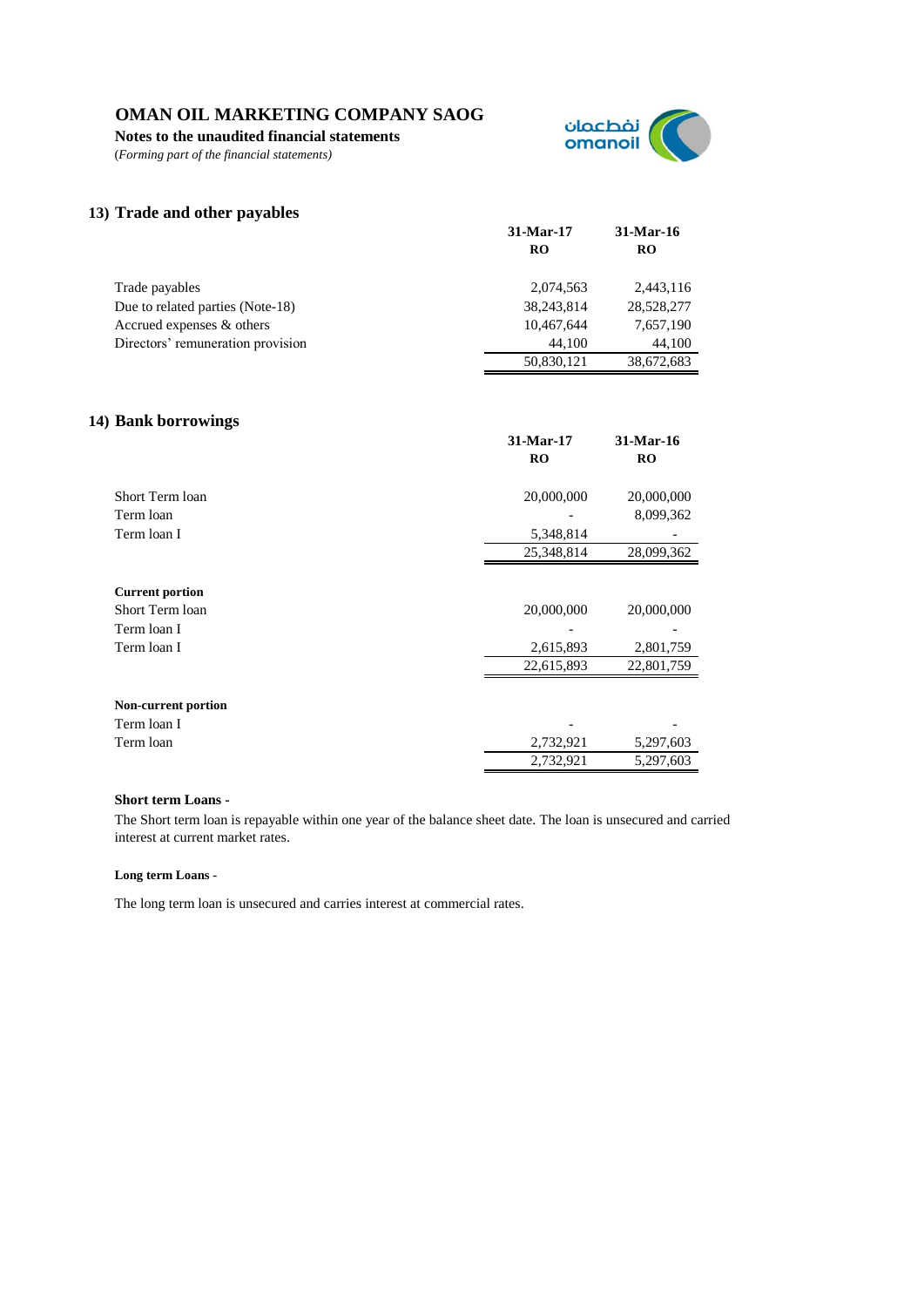**Notes to the unaudited financial statements**

(*Forming part of the financial statements)*



| 15) Income tax                                             |                        |                        |
|------------------------------------------------------------|------------------------|------------------------|
|                                                            | 31-Mar-17<br><b>RO</b> | 31-Mar-16<br><b>RO</b> |
| Current liability:                                         |                        |                        |
| Current period                                             | 339,323                | 374,031                |
| Prior years                                                | 61,343                 | 62,896                 |
|                                                            | 400,666                | 436,927                |
| <b>Comprehensive Income Statement</b>                      |                        |                        |
| Current period                                             | 328,971                | 374,031                |
|                                                            | 328,971                | 374,031                |
| Deferred tax asset:                                        |                        |                        |
| At 1 January                                               | 213,911                | 213,911                |
| At end of the period                                       | 213,911                | 213,911                |
|                                                            |                        |                        |
| The deferred tax asset comprises the following differences |                        |                        |
| Provision and other charges                                | 303,312                | 235,301                |
| Property and other equipment                               | 2,826                  | (21, 390)              |
|                                                            | 306,138                | 213,911                |

The Company is subject to income tax in accordance with the income tax law of the Sultanate of Oman at the enacted tax rate of 15%.

# **16) Environmental provision**

| Movement in the provision is as follows: | 31-Mar-17<br>RO | 31-Mar-16<br><b>RO</b> |
|------------------------------------------|-----------------|------------------------|
| Balance at 1 January                     | 300,245         | 626,765                |
| Utilized                                 |                 | (307, 920)             |
| Balance as at 31 March                   | 300,245         | 318,845                |

The Company provides for environmental remediation costs based on environmental contamination assessments made on its delivery and storage sites

# **17) Net finance income**

|                   | 31-Mar-17<br><b>RO</b> | 31-Mar-16<br><b>RO</b> |
|-------------------|------------------------|------------------------|
| Interest expenses | (135, 476)             | (64, 381)              |
| Interest income   | 194.453                | 174,245                |
|                   | 58,977                 | 109,864                |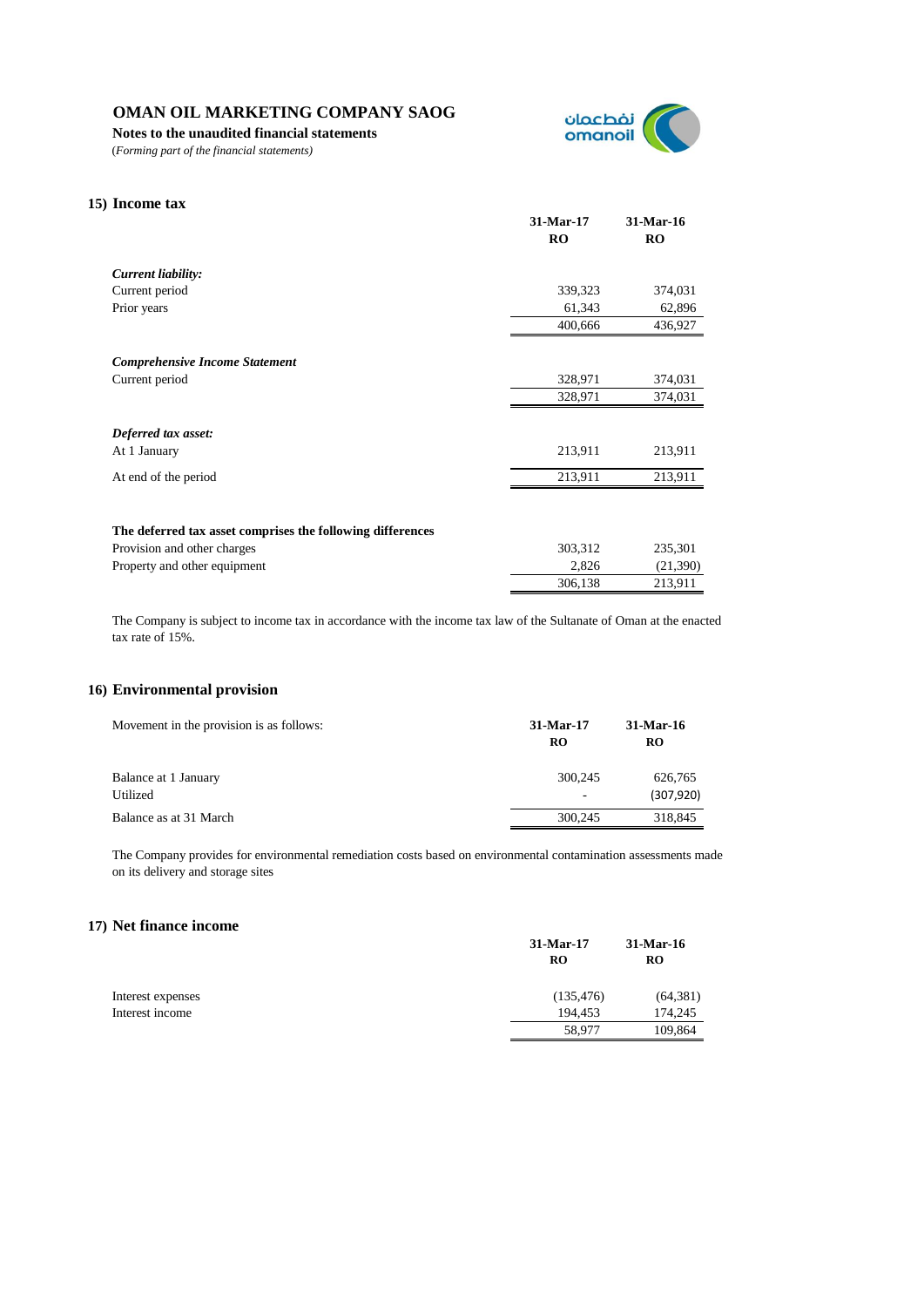**Notes to the unaudited financial statements** (*Forming part of the financial statements)*



# **18) Related party transactions**

Related parties comprise the shareholders, directors and business entities in which they have the ability to control or exercise significant influence in financial and operating decisions.

The Company has entered into transactions with entities over which certain Directors are able to exercise significant influence. In the normal course of business, the Company provides services on commercial terms to related parties and avails services from related parties. The Directors believe that the terms of providing and receiving such services are comparable with those that could be obtained from third parties.

The volumes of significant related party transactions during the year and with parties with a shareholding of 10% or more in the Company and / or related to Directors, were as follows:

|                                                         | 31-Mar-17     | 31-Mar-16  |
|---------------------------------------------------------|---------------|------------|
| <b>Balance as at 31 March</b>                           |               |            |
| Fuel sales to filling stations owned by directors       | 1,980,927     | 2,533,951  |
| Fuel sales to commercial customers related to directors | 2,607,876     | 3,173,816  |
| Fuel sales to Joint Venture                             |               | 82,577     |
| Costs                                                   |               |            |
| Fuel Purchases from related parties                     | 108, 104, 848 | 81,060,529 |
| <b>Brand royalty</b>                                    | 105,305       | 81,205     |
| Remuneration to directors - Provision                   | 44,100        | 44,100     |
| Directors' sitting fees                                 | 6,400         | 9,700      |
| Net interest paid to related parties                    |               | 23,014     |
| <b>Balances</b>                                         |               |            |
| <b>Bank balances</b>                                    | 1,936,568     | 45,054     |
| Due from related parties                                | 2,898,467     | 3,269,521  |
| Due to related parties                                  | 38, 243, 814  | 28,528,277 |

# **19) Staff cost**

|                                                                                    | 31-Mar-17<br><b>RO</b>         | 31-Mar-16<br>RO               |
|------------------------------------------------------------------------------------|--------------------------------|-------------------------------|
| Wages, salaries and allowances<br>Social security costs<br>Other employee benefits | 1,551,051<br>85.198<br>108,220 | 1,510,920<br>81,935<br>84,460 |
|                                                                                    | 1,744,469                      | 1,677,315                     |